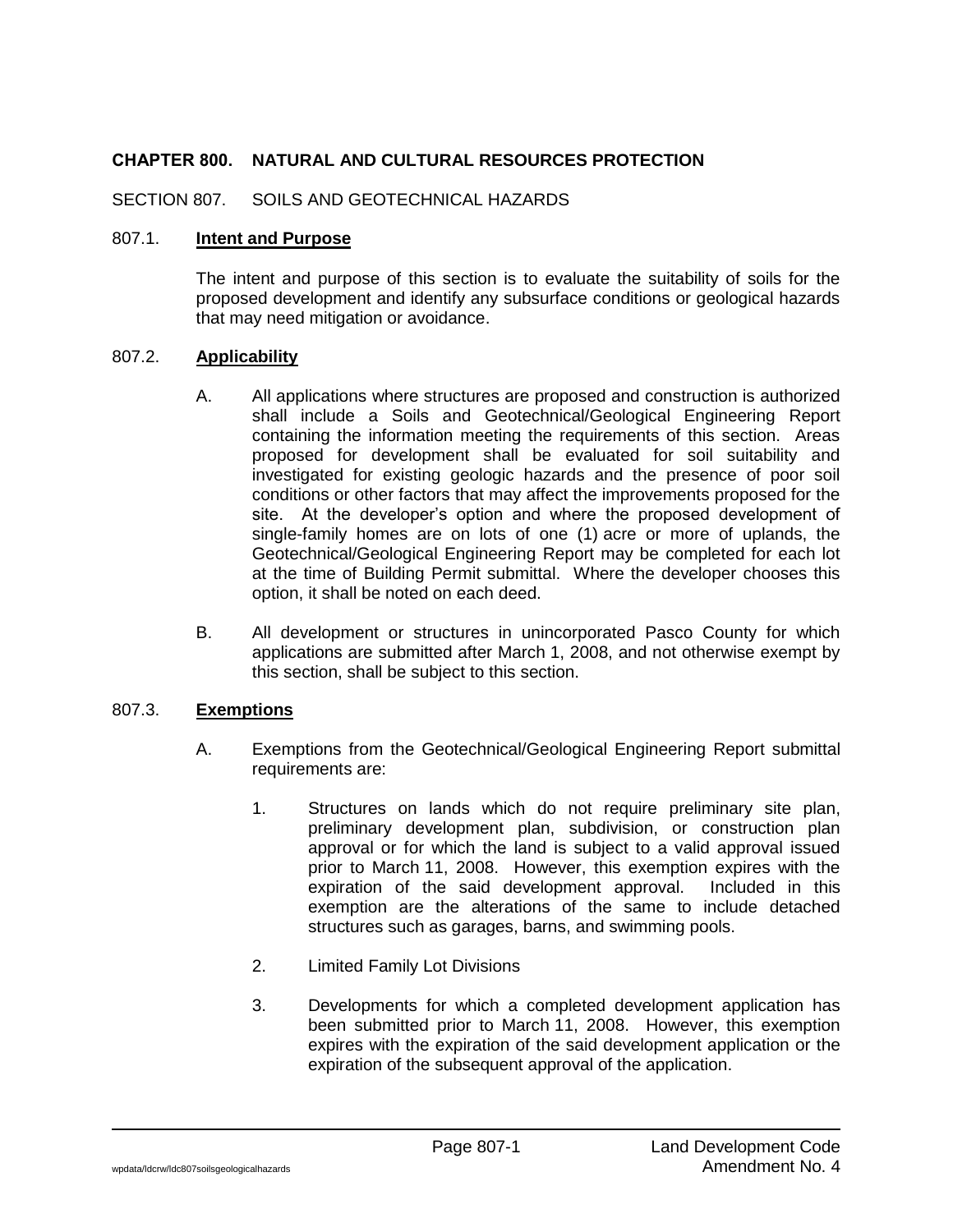B. Exemption from land development compaction requirements:

Developments where a hard copy Site Development Permit for a Class I, II or III development approval has been issued prior to March 11, 2008. However, this exemption expires with the expiration of the approval.

### 807.4. **Geotechnical/Geological Engineering Report**

The report shall be prepared by a qualified professional geologist in accordance with Chapter 492, Florida Statutes, and a qualified professional engineer in accordance with Chapter 471, Florida Statutes, or a professional engineer with experience in the geotechnical field in accordance with Chapter 471, Florida Statutes. All development permit applications required to submit a geotechnical/geological engineering report must also contain certification of an appropriate design professional that the proposed project complies with the geotechnical /geological engineering report recommendations.

The report shall be project specific and shall identify, within the scope of the investigation and with reasonable probability, subsurface conditions encountered, and recommendations in each of the topic areas. Reports shall be prepared in accordance with the accepted industry standard for evaluation of a site and shall include, at a minimum:

- A. Project description and general site information.
- B. Map or map series of the area(s) proposed for development depicting site specific test location performed as part of the geologic evaluation, including soils composition and locations of features related to known or found geologic hazards.
- C. Evaluation of the site including, but not limited to, the following:
	- 1. Evaluation of subsurface, soils, and groundwater conditions.
	- 2. Conclusions as to the presence of known or found geologic hazards.
	- 3. Subsurface conditions, including boring logs along with a map(s) of location of borings overlaid with the proposed development plan. At a minimum, borings appropriate for the proposed development shall be required under areas where roadways, structures, and retention/detention areas are proposed to be located.
	- 4. The County soil survey information, which, at a minimum, includes a map of generalized soils, description of the soils likely to be present on the site, or laboratory data substantiating soil characteristics relied upon in the engineering/geological analysis of the site. The Soil Survey of Pasco County - Natural Resources Conservation Service maps may be used for general reference.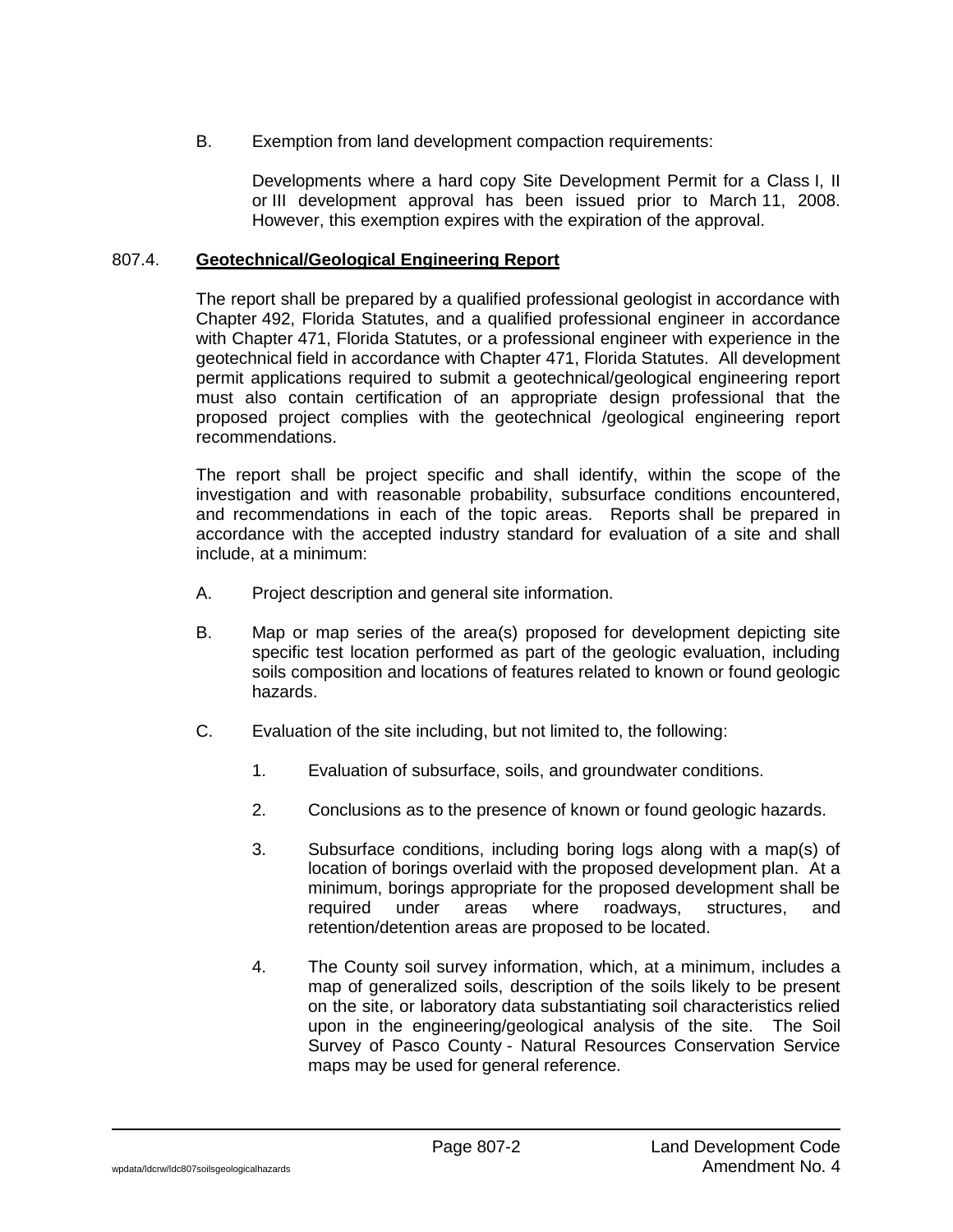- 5. Groundwater information, which, at a minimum, includes depth to groundwater, seasonal high water table, and any other pertinent information.
- 6. Appendices containing maps, boring logs, and other subsurface data collected during the geological analysis of the site.
- D. Development and construction recommendations based upon the engineering/geotechnical analysis of the site including, but not limited to, the following:
	- 1. Site preparation, including demucking and deleterious material removal.
	- 2. Fill placement and subgrade preparation.
	- 3. Pavement designs consideration.
	- 4. Foundation construction requirements.
	- 5. Maximum allowable soil bearing pressure.
	- 6. Discussion of potential land settlement issues.
	- 7. Soil and groundwater conditions.
	- 8. Drainage and groundwater concerns.
	- 9. Minimum requirements for construction inspection and testing.
	- 10. Recommendations for mitigation of known or found geological hazardous areas, as necessary, for the development proposed. In the alternative, recommendations for additional or more detailed analysis, as may be necessary, to understand or quantify geological hazard(s), whether remediation measures are recommended, and to evaluate remediation options.

#### 807.5. **Land Development Construction Requirements**

- A. Remediation as required by the Geotechnical/Geological Engineering Report.
- B. Infiltration-based green infrastructure techniques are encouraged to be considered.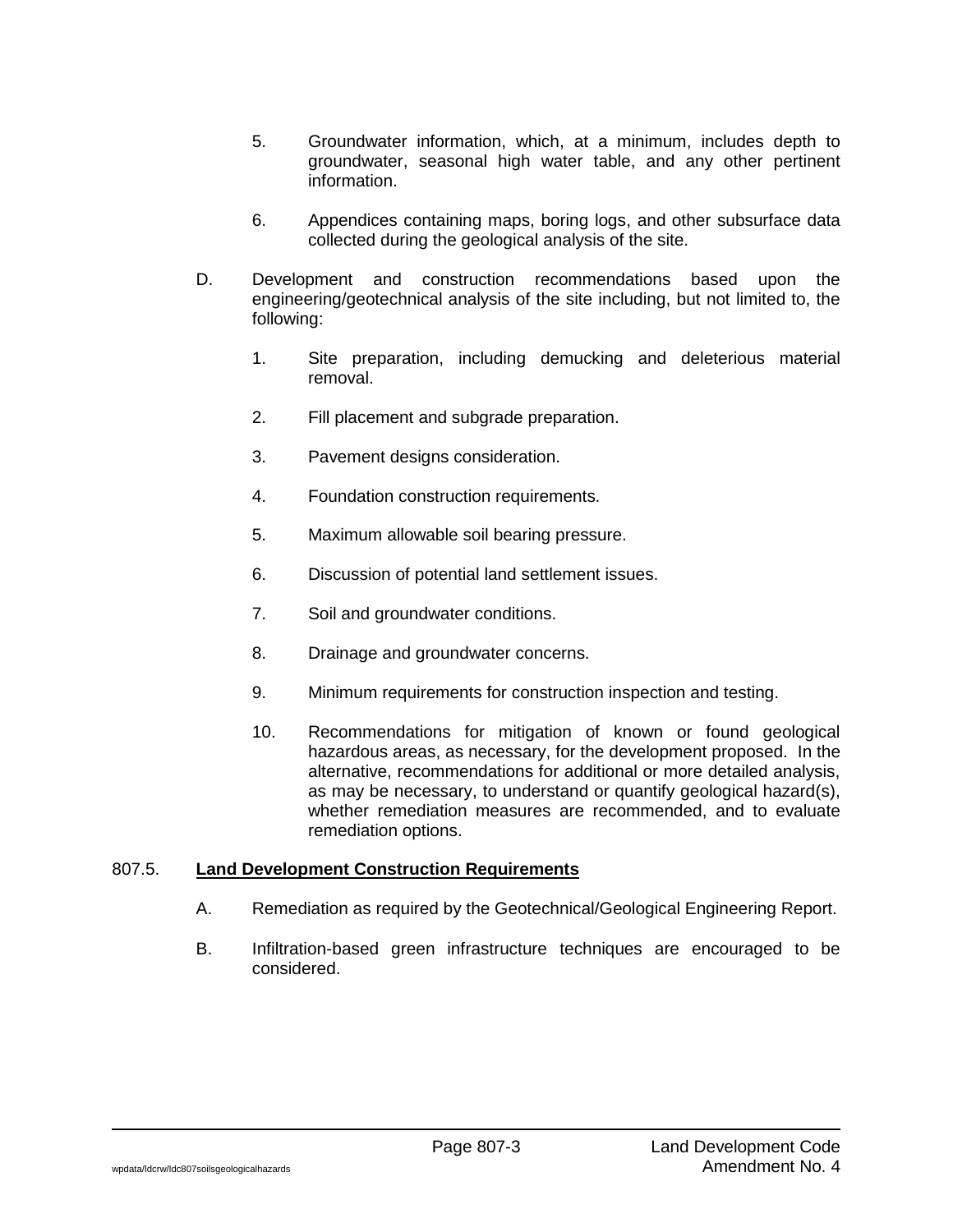- C. Should any noticeable soil slumping or sinkhole formation become evident, the applicant/developer shall immediately notify the County, Tampa Bay Water, and the Southwest Florida Water Management District (SWFWMD) and adopt one (1) or more of the following procedures as determined to be appropriate by the County and SWFWMD:
	- 1. If the slumping or sinkhole formation becomes evident before or during construction activities, stop all work (except for mitigation activities) in the affected area and remain stopped until the County and SWFWMD approve resuming construction activities.
	- 2. Take immediate measures to ensure no surface water drains into the affected areas.
	- 3. Visually inspect the affected area.
	- 4. Excavate and backfill or grout, as required, to fill the affected area and prevent further subsidence.
	- 5. Use soil reinforcement materials in the backfilling operation when appropriate.
	- 6. If the affected area is in the vicinity of a water-retention area, maintain a minimum distance of two (2) feet from the bottom of the retention pond to the surface of the limerock or karst connection.
	- 7. If the affected area is in the vicinity of a water-retention area and the above methods do not stabilize the collapse, relocate the retention area.
- D. Discharge of stormwater into depressions with direct or demonstrated hydrologic connection to the Floridan Aquifer shall be prohibited.
- E. The site shall be graded to within twelve (12) inches of the final grade. Where fill is proposed, it shall be placed in compliance with the Geotechnical/Geological Engineering Report recommendations (including any lift depths recommended) and compacted to a minimum density of ninety-five (95) percent of the modified Proctor maximum dry density. Density tests to confirm compaction shall be required within the building pad area before the next lift is placed. Upon completion of the land development construction, a professional engineer shall provide a certification to the County that the project, including each pad area, complies with the recommendations of the Geotechnical/Geological Engineering Report.

# 807.6. **Building Permit Application Requirements**

The Building Permit application shall be accompanied by a statement of an appropriate design professional that they have reviewed the Geotechnical/Geological Engineering Report and that either remedial action is required or that remedial action